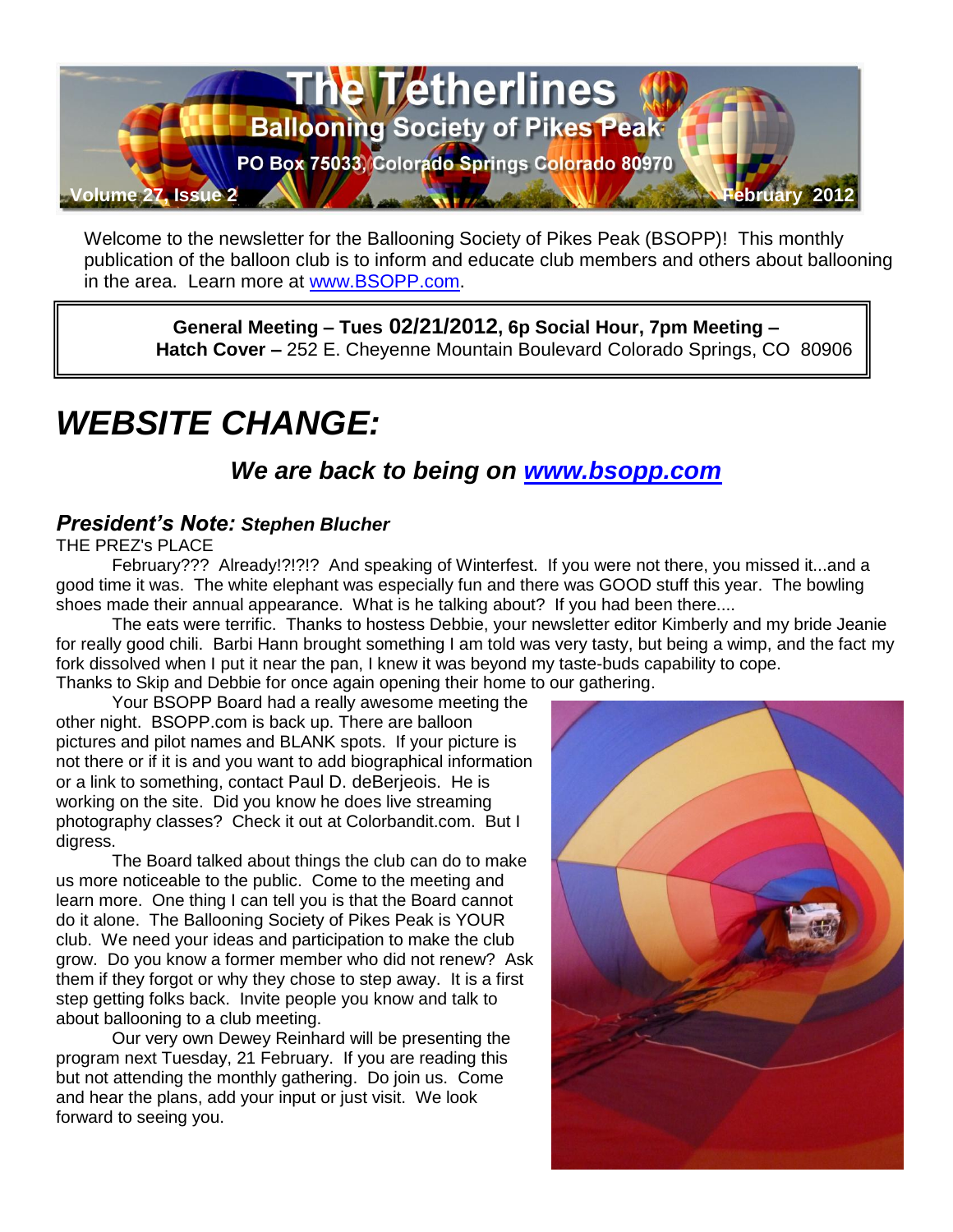#### *Club Contact Information*

| <b>President</b>           | <b>Stephen Blucher</b>  | (719) 597-5683 | sblucher@juno.com          |
|----------------------------|-------------------------|----------------|----------------------------|
| <b>Vice President</b>      | <b>Frank Hunter</b>     | (719) 391-2997 | fhunter4139@msn.com        |
| <b>Secretary</b>           | <b>Peggy Sansom</b>     | (719) 531-5691 | peggysansom@yahoo.com      |
| <b>Treasurer</b>           | <b>Dave Bair</b>        | (719) 434-2223 | dave@bairballoons.com      |
| <b>Director At Large</b>   | <b>Kimberly Barnett</b> | (719) 649-9187 | barnettkim@yahoo.com       |
| <b>Director At Large</b>   | <b>Chuck Danley</b>     | (719) 963-1092 | veggiewizard@earthlink.net |
| <b>Director At Large</b>   | Paul deBerjeois         | (719) 266-8483 | pandpdeb@yahoo.com         |
| Photography                | Paul D deBerjeois       | (719) 200-8713 | paul@colorbandit.com       |
| <b>Events Coordinator</b>  | Peggy Sansom            | (719) 531-5691 | peggysansom@yahoo.com      |
| Webmasters                 | Joe Lillard             | (719) 597-6553 | LJoeL@aol.com              |
|                            |                         |                |                            |
| <b>Newsletter Editor</b>   | <b>Kimberly Barnett</b> | (719) 649-9187 | barnettkim@yahoo.com       |
| <b>Historian</b>           |                         | <b>VACANT</b>  |                            |
| <b>Safety Officer</b>      | <b>Russ Robinson</b>    | (719) 488-8957 | russanna@q.com             |
| <b>Crew Development</b>    |                         | <b>VACANT</b>  |                            |
| <b>Community Relations</b> | <b>Frank Hunter</b>     | (719) 339-2602 | fhunter4139@msn.com        |
| Membership                 | <b>Kimberly Barnett</b> | (719) 649-9187 | barnettkim@yahoo.com       |

#### *Treasurer Report:*

Checking \$ 491.50<br>Savings \$2,253.99 Petty Cash -0-

 $$2,253.99$ 



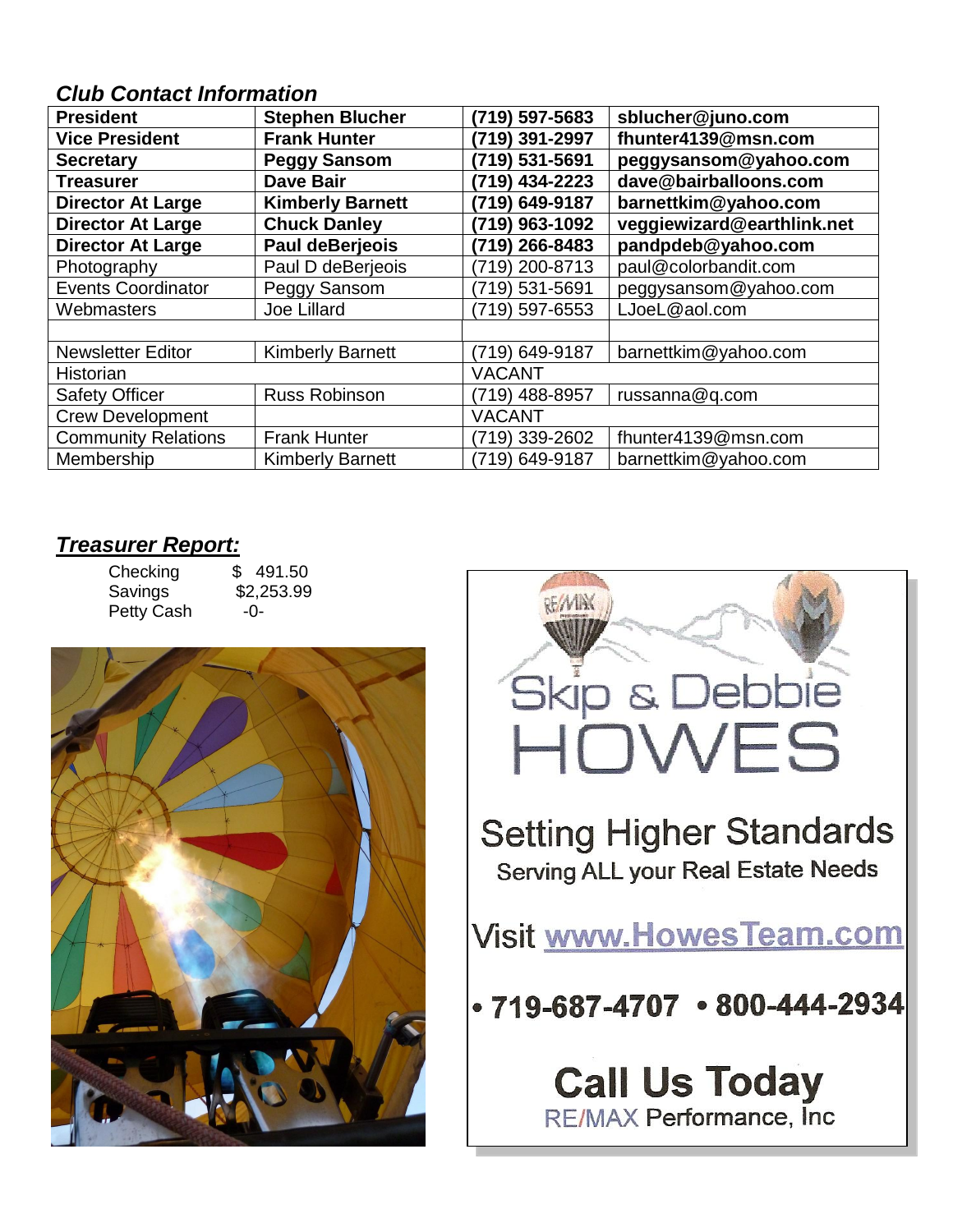

# Colorado Balloon Classic **Pilot Applications** now being accepted.







Ad designed by The Forest's Edge, Ltd.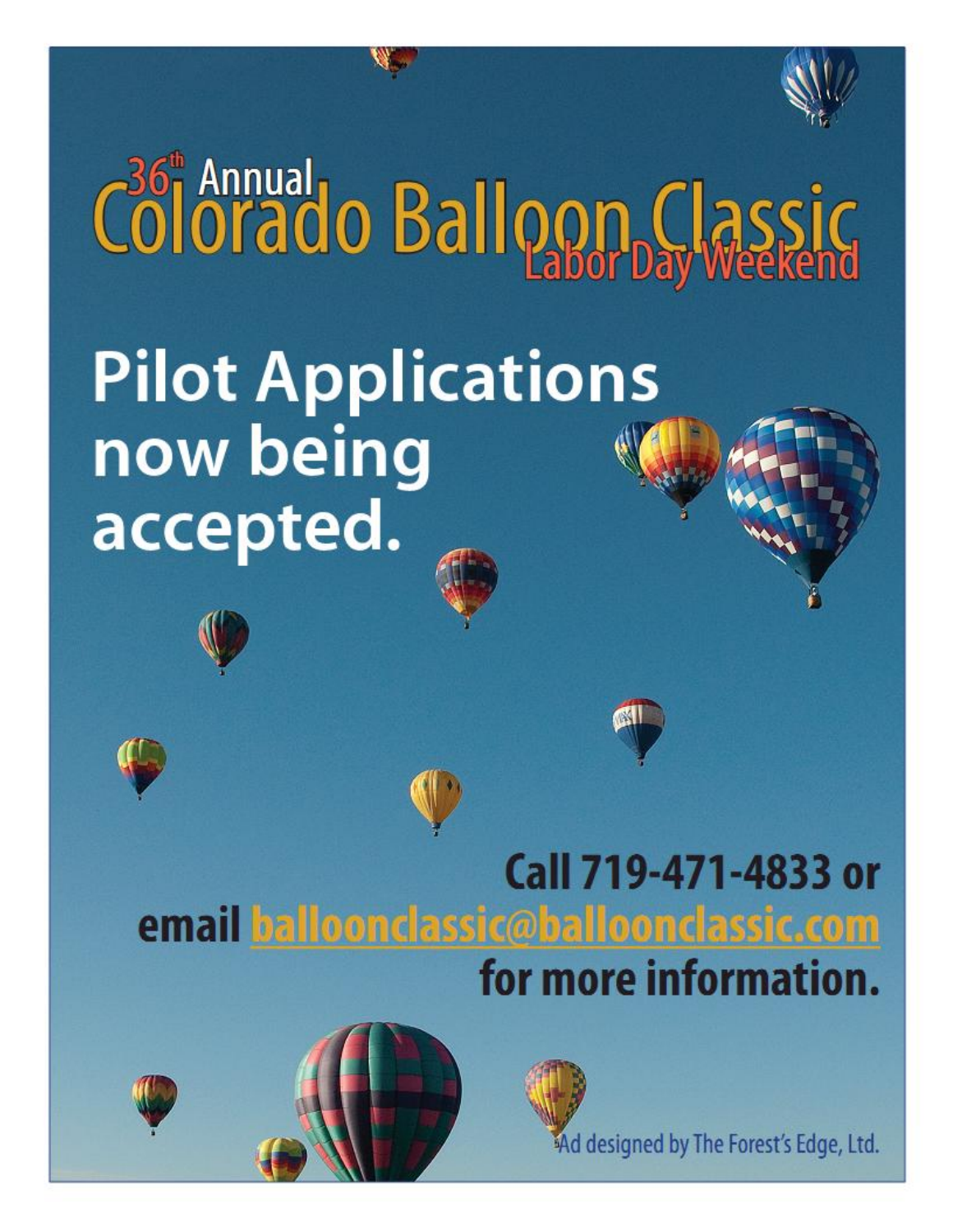*Sunrise / Sunset Location: W104 48, N38 51 (Colorado Springs CO) All times Mountain Time*

| February 2012 |             |      |     |             |      |     |             |      |     |             |      |     |             |      |
|---------------|-------------|------|-----|-------------|------|-----|-------------|------|-----|-------------|------|-----|-------------|------|
| Day           | <b>Rise</b> | Set  | Day | <b>Rise</b> | Set  | Day | <b>Rise</b> | Set  | Dav | <b>Rise</b> | Set  | Dav | <b>Rise</b> | Set  |
|               | 0706        | 1720 | 8   | 0659        | 1728 | 15  | 0651        | 1736 | 22  | 0642        | 1744 | 29  | 0632        | 1752 |
|               | 0705        | 1721 | 9   | 0658        | 1729 | 16  | 0650        | 1737 | 23  | 0641        | 1745 |     |             |      |
| 3             | 0704        | 1723 | 10  | 0657        | 1731 | 17  | 0648        | 1739 | 24  | 0639        | 1746 |     |             |      |
| 4             | 0703        | 1724 | 11  | 0656        | 1732 | 18  | 0647        | 1740 | 25  | 0638        | 1747 |     |             |      |
| 5             | 0702        | 1725 | 12  | 0654        | 1733 | 19  | 0646        | 1741 | 26  | 0636        | 1748 |     |             |      |
| 6             | 0701        | 1726 | 13  | 0653        | 1734 | 20  | 0645        | 1742 | 27  | 0635        | 1749 |     |             |      |
|               | 0700        | 1727 | 14  | 0652        | 1735 | 21  | 0643        | 1743 | 28  | 0634        | 1750 |     |             |      |

| <b>March 2012</b> |             |      |     |             |      |     |             |      |     |             |      |     |             |      |
|-------------------|-------------|------|-----|-------------|------|-----|-------------|------|-----|-------------|------|-----|-------------|------|
| Day               | <b>Rise</b> | Set  | Day | <b>Rise</b> | Set  | Day | <b>Rise</b> | Set  | Dav | <b>Rise</b> | Set  | Day | <b>Rise</b> | Set  |
|                   | 0631        | 1753 | 8   | 0620        | 1800 | 15  | 0610        | 1807 | 22  | 0559        | 1814 | 29  | 0548        | 1820 |
|                   | 0629        | 1754 | 9   | 0619        | 1801 | 16  | 0608        | 1808 | 23  | 0557        | 1815 | 30  | 0546        | 1821 |
| 3                 | 0628        | 1755 | 10  | 0617        | 1802 | 17  | 0607        | 1809 | 24  | 0556        | 1816 | 31  | 0545        | 1822 |
| 4                 | 0626        | 1756 | 11  | 0616        | 1803 | 18  | 0605        | 1810 | 25  | 0554        | 1817 |     |             |      |
| 5                 | 0625        | 1757 | 12  | 0614        | 1804 | 19  | 0603        | 1811 | 26  | 0552        | 1818 |     |             |      |
| 6                 | 0623        | 1758 | 13  | 0613        | 1805 | 20  | 0602        | 1812 | 27  | 0551        | 1818 |     |             |      |
|                   | 0622        | 1759 | 14  | 0611        | 1806 | 21  | 0600        | 1813 | 28  | 0549        | 1819 |     |             |      |

#### *Upcoming Events Calendar*  **BSOPP Membership Meetings/Events**

| <b>Date</b> | <b>Event</b>                           | <b>Location/Details</b>                                                                 |
|-------------|----------------------------------------|-----------------------------------------------------------------------------------------|
| 2/21        | <b>Club General Meeting</b>            | 6pm - Social hour, 7pm - Meeting/Program<br>Hatch Cover - 252 E. Cheyenne Mountain Blvd |
| 2/25        | Club Fly                               | Field by Holiday Inn's - Pilot Brief - Approx. 715am                                    |
| 3/5         | Board Meeting - All Members<br>Invited | 6:30 PM - IHop - Powers & Stetson Hills                                                 |
| 3/20        | <b>Club General Meeting</b>            | 6pm - Social hour, 7pm - Meeting/Program<br>Hatch Cover - 252 E. Cheyenne Mountain Blvd |
| 3/24        | Club Fly                               | Field by Holiday Inn's - Pilot Brief - Approx. 715am                                    |

**Flights, Rallies and Related Events** *(Tell them you saw it in BSOPP's Tetherlines!)* 

| <b>Date</b> | Event                     | Location / Details               |
|-------------|---------------------------|----------------------------------|
| 3/3/12      | <b>LTA Safety Seminar</b> | Denver, CO - 7am Check-in starts |

#### **Look for more events at [http://www.BFA.net](http://www.bfa.net/)**

#### *FAR out – Stephen Blucher*

During the life of this column, numerous Federal Air Regulations have been discussed. I still receive questions about some of them that seem straight forward and understandable but are, in fact, confusing to some. For this reason, readers may see past regulations discussed again.

If you, pilots, crew members or just interested persons, as readers of this column, have even the slightest question, please do not hesitate to ask. The regulation in question may not be that vital to safe flight, but the information may be important to you…and perhaps others. It has been said, "the only dumb question is the one *not* asked".

 FAR 91.209 (aircraft lighting) has been discussed by balloonists for as long as pilots have put their aerostats up after sunset.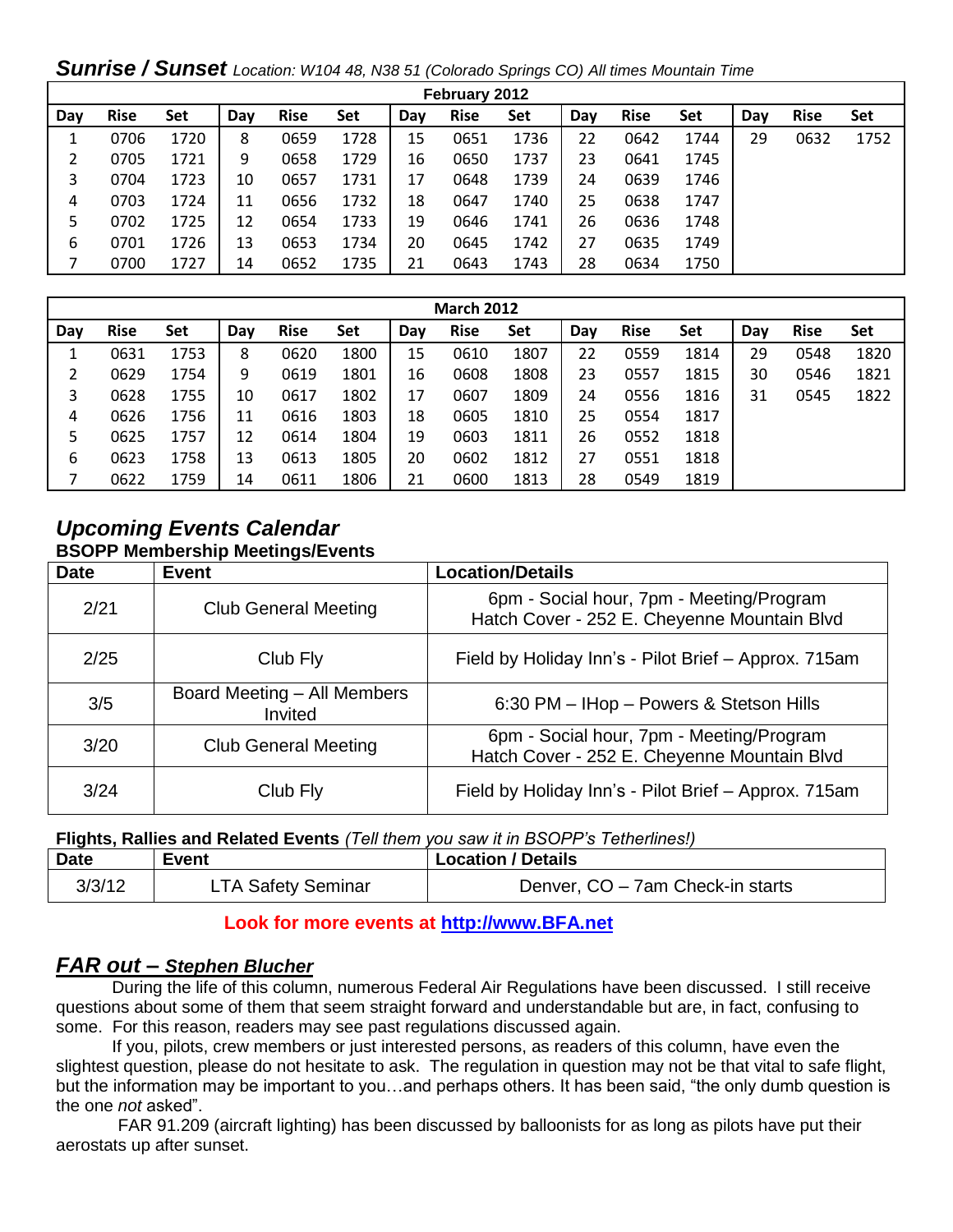Obstruction lights in the area of a tether negate the need for "position lights" on the balloon. A structure higher than the balloon does the same. Obstruction lights? And how close do they need to be? Structure…man or nature made? These questions show how the regulations can sometimes be confusing and open to interpretation by pilots and FAA alike.

How high one tethers is another matter. If the balloon is held by 50-foot ropes, the top of the envelope is perhaps 150 feet in the air. If position lights are used, where are they? They are below the basket. What are position lights for?? To keep other aircraft from running into you! An airplane at night is not going to be flying 150 feet AGL unless the pilot has a death wish. An even if he was and the balloon was dark between burns, the airplane pilot avoiding the position lights could easily wrap multiple yards of fabric around his slipping-the-surly-bonds-of-earth-machine.

Often, the enforcement of the rule, as written, depends upon the FAA representative watching the tether. Different people see situations in different ways. In more cases than not, a pilot carrying passengers on the tether, is going to run amuck of 61.57(b), night currency requirements. Even though he/she is not planning to leave the tether site, they have departed the confines of Mother Earth and lines have been known to come loose…a scary thought for a night tether.

 Some of the questions this writer hears are asked as if regulations were the subject, when in fact the information is actually found in the **Aeronautical Information Manual.** Perhaps the name of this column should be *AIM high-FAR out.*

Be that as it may, information you are curious about may be the same someone else is as well, and be it about regulations or information, radio frequencies or maintenance, turbulence or requirements, you will do both a favor by asking...the question. This column is for you, the reader, to make use of for your knowledge and understanding.

#### *SAFE FLYING!!*

#### *BSOPP February Board Meeting*

Balloon Society of Pikes Peak - Board of Directors Meeting - 02/13/12 The meeting was held at IHop and called to order by Stephen Blucher at 7:00 PM. Board Members and Club Members attending:

Dave Bair, Stephen Blucher, Kimberly Barnett, Paul D. deBerjeois, Paul deBerjeois Sr., Frank Hunter Peggy Sansom

- 1. The next Board Meeting will be held at I Hop on the corner of Powers & Stetson Hills on Monday, March 5, 2012.
- 2. Dave Bair stated that the Club has the following amounts in the treasury:  $\text{Checking} \qquad \text{\$} \quad 491.50, \text{Savinas} \qquad \text{\$} \quad 2.253.99, \text{Petty Cash} \qquad \text{\textdegree}-0$
- 3. Paul has done a great job with the Web Page. He stated that he left enough room to be able to plug in information pertaining to pilots and their balloons.
- 4. Frank Hunter accepted the position of Vice-President and Dave Yob has accepted the position of Membership Coordinator, but will not actively work on it until April. Connie Moreland is now going to line up speakers for the club meetings.
- 5. Dewey Reinhard will do the presentation "When Rules & Safety Collide" for the February meeting.
- 6. Paul has reserved TGIF (located at Woodman & I-25) for the March meeting. He was asked to check into the availability of the facility for future use. The final decision for the location of the March meeting is TBD.
- 7. The question "What is the Purpose of BSOPP?" was asked by Dave Bair. After lengthy discussion it was decided that the purpose of our club is to promote the sport of ballooning.
- 8. Frank Hunter suggested putting information of Craig's List about when and where or club meetings will be held. Paul would like to use facebook as a tool for promoting interest in ballooning. By using the internet, we can let the public know when and approximately where club flies will be held. Also, we could have a sight such as "Fly with us" that will show what it is like to fly in a hot air balloon.
- 9. Dave Bair mentioned that anyone with outstanding receipts pertaining to the Winterfest need to bring them to the February club meeting for re-imbursement. He will only pay these through February 21, 2012.
- 10. Meeting adjourned approximately 8:04 pm.

Peggy Sansom BSOPP Secretary